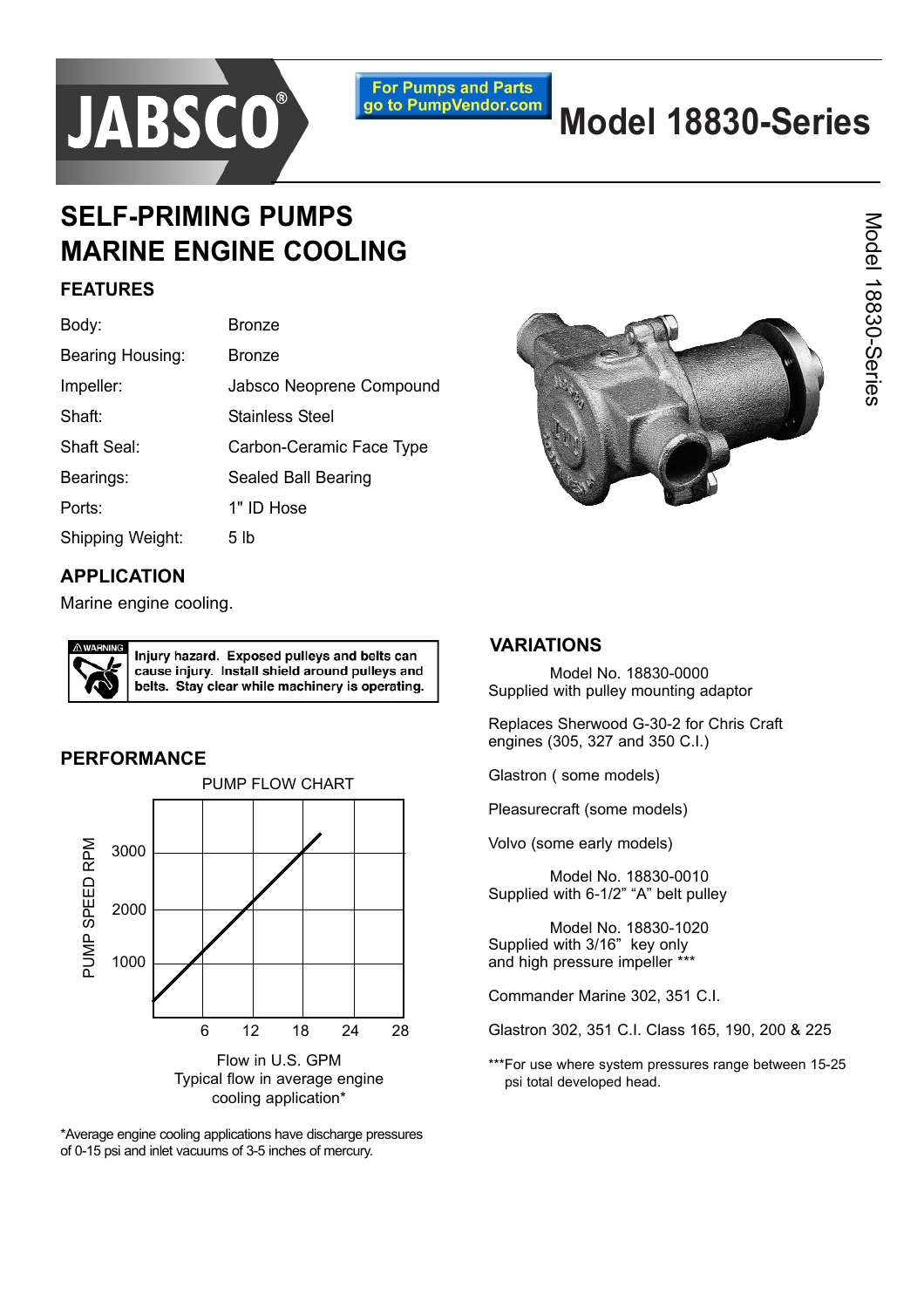#### **SERVICE INSTRUCTIONS**

#### **Disassembly**

- 1) Remove the three impeller housing screws (key 13).
- 2) Slide impeller housing (key 2) off the bearing housing (key 3) and shaft (key 4) assembly.
- 3) Grasping hub of impeller (key 1) with pliers, remove it from impeller housing.
- 4) Remove cam screw (key 12) from the impeller housing. Slide the cam (key 6) out of the impeller housing.
- 5) Remove the O-ring (key 7) from the impeller housing groove.

TO REMOVE SEAL ASSEMBLY, THE SHAFT AND BEARING ASSEMBLY MUST BE REMOVED FROM THE BEARING HOUSING (KEY 3).

- 18830-0000 with press fit pulley adaptor
- 6) Remove pulley (not included) from the pulley adaptor (key 5).
- 7) Solidly support the pulley adaptor and bearing housing. Drive roll pin (key 11) out of the pulley adaptor and shaft subassembly.
- 8) Using a wheel puller tool, pull the pulley adaptor (key 5) off the pump shaft (key 4).
- $\cdot$  18830-0010 with slip fit 61/2" pulley
- 6) Solidly support the pulley and bearing housing. Drive roll pin (key 11 ) out of the pulley and shaft subassembly.
- 7) Loosen pulley set screw.
- 8) Remove pulley (key 5) and key (key 16) from shaft.
- 18830-1020 is not supplied with a pulley or pulley adaptor; therefore, drive mechanism removal should be determined by its type of fit to shaft.
- 9) Remove the retaining ring (key 10) out of the bearing housing (key 3).
- 10) Lightly tap the spline end of the shaft. Shaft and ball bearings (key 9) should slide out of the bearing housing. BE CAREFUL NOT TO DAMAGE SPLINE END OF SHAFT.
- 11) Ceramic portion of the seall (key 8) assembly normally will stay on the shaft. THE BRASS/CARBON PORTION OF THE SEAL SHOULD HAVE REMAINED IN THE BEARING HOUSING. Lightly press this portion from the pulley end of the bearing housing toward the impeller end of the bearing housing.
- 12) Press ball bearings (key 9) off the shaft by supporting each bearing on its inner race to prevent damage.

#### **Assembly**

- 1) Clean and inspect all components for wear or damage. Replace all components where needed.
- 2) Lightly lubricate pump shaft (key 4) and press bearings (key 9) onto shaft by applying force to inner race of the bearing. DO NOT APPLY FORCE TO OUTER RACE OF BEARING.
- 3) Slide ceramic (white) portion of seal (key 8) onto spline end of shaft with large white face toward spline end.
- 4) Lightly press the brass/carbon portion of the seal into the bearing housing (key 3); be careful not to damage the carbon face of the seal. Brass face should face toward impeller end of pump and be pressed flush with bottom of counter-bore.
- 5) Lightly press shaft, bearing and shaft seal (ceramic portion) subassembly into bearing housing; be careful not to damage shaft end or seal components during this assembly.
- 6) Replace bearing retaining ring (key 10) into bearing housing.
- 18830-0000 with press fit pulley adaptor
- 7) Support spline end of shaft and bearing housing. Press pulley adaptor (key 5) onto the shaft. Make sure that roll pin hole in shaft lines up with hole in pulley adaptor.
- 8) Drive roll pin (key 11) into pulley adaptor and shaft.
- 18830-0010 with 6-1/2" slip fit pulley
- 7) Slide pulley (key 5) onto shaft. Make sure that roll pin hole in shaft lines up with hole in pulley.\*
- 8) Drive roll pin (key 11) into pulley and shaft and tighten set screw.
- 18830-1020 is not supplied with a pulley or pulley adaptor. If the driving mechanism is a press fit, the spline end of the shaft must be supported when pressing the fitting onto the shaft.
- 9) Apply a thin coat of sealant to convex side of cam (key 6) and threads of cam screw (key 12), fasten cam to impeller housing.
- 10) Slide impeller (key 1) onto shaft spline and place spline ,seal in impeller bore.
- 11) Place O-ring (key 7) into groove in impeller housing and cam subassembly. Lubricate impeller bore. With a twisting motion, slide the impeller housing over the impeller. Be sure the direction the impeller blades are bent matches the direction of normal engine and pump rotation.
- 12) Fasten impeller housing to bearing housing with the three machine screws and washers (key 13 and 14).
- 13) Test pump following instructions under Installation and Operation section above.
	- \*If the roll pin hole cannot be aligned through pulley and shaft, drill a new 1/8" hole for roll pin at an angle as close to 90" from original hole as possible. Center punch pulley hub or file a flat spot on hubto ease start of drilling procedure. Position new hole so it does not pass through old hole.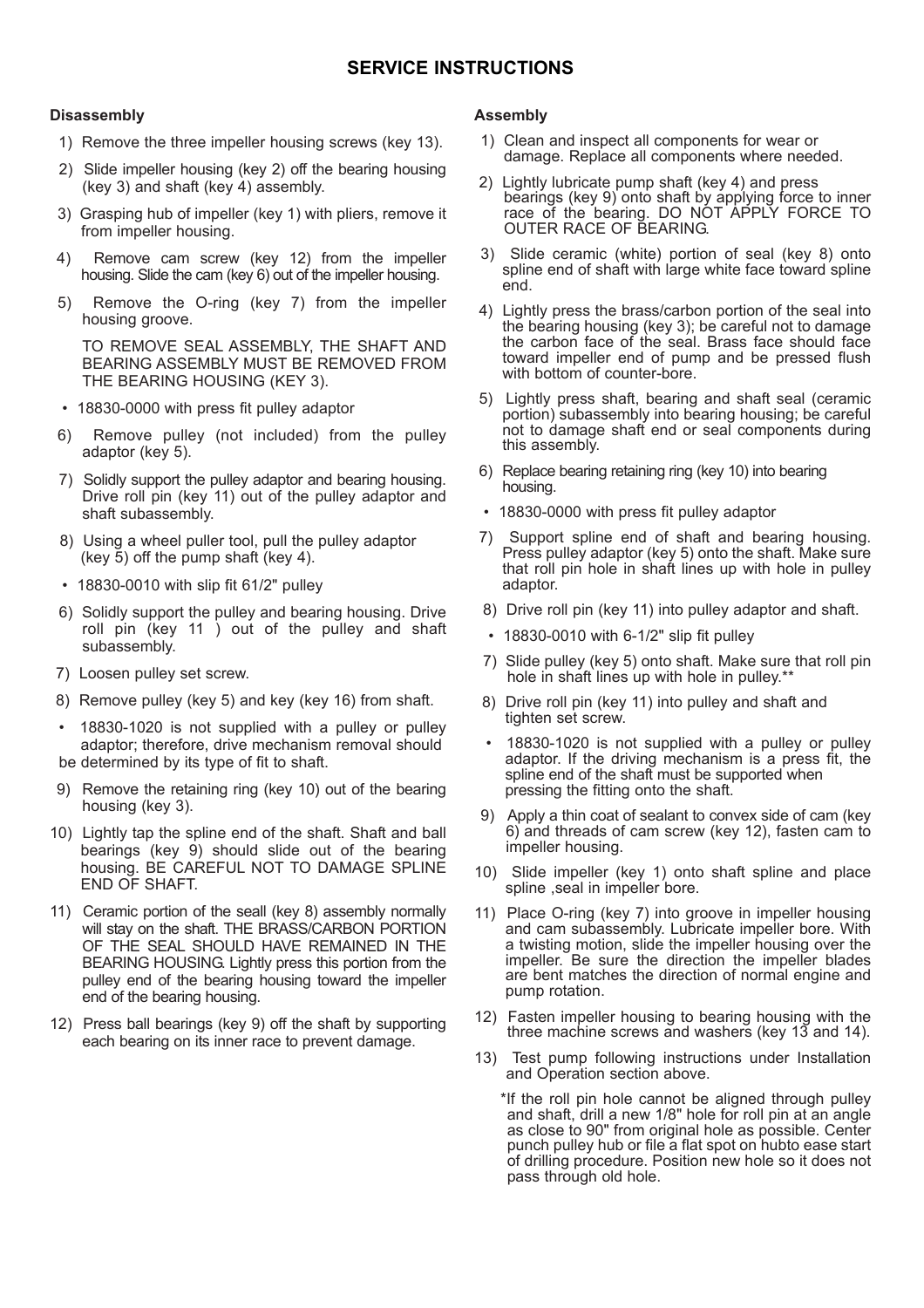

#### **INSTALLATION AND OPERATION**

The pump may be mounted in any position. The direction of rotation of the pump determines the location of the intake and discharge ports (refer to dimensional drawings). Before installing, rotate the pump shaft in the direction of normal operating rotation. The mounting bracket used to support the pump must be designed to enable adjustment of the pump position for proper drive belt tension.

Attach the pump to the mounting bracket using two 5/16" x 18 hex head screws. The pump mounting holes are tapped to this thread size and are 1/2" deep. Attach the drive pulley to the shaft hub on Model 18830-0000 using four 5/16" x 18 hex screws. If drive pulley muist be pressed on shaft (model 18830-1020), it is essential to remove impeller housing and impeller to support spline end of shaft during pressing operation. Put pulley drive belt over both the drive pulley and the pump pulley. An "A" section pulley belt should be sufficient to drive the 18830-Series pump.

Position the pump to allow 1/2" deflection of the drive belt midway between the engine and pump pulleys. Secure the pump mounting brackets. Attach 1" ID hose to the ports and clamp using two stainless steel band clamps per port (be sure to attach the water intake line to the proper pump port).

Be sure that all suction lines are air tight so that the pump will self prime. Start the engine and run at low speed. This pump depends on the water for lubrication. DO NOT RUN DRY for more than 30 seconds. Lack of water will damage the impeller. This pump is designed for liquids between 45° and 180° F. Pumping colder water will shorten impeller life.

Cooling systems should be designed so the cooling pump operates at no more than 15 psi output pressure and 5 inches of mercury inlet vacuum.

#### **WINTERIZING**

Drain the pump by loosening the impeller housing bolts and loosening - the housing. Flush cooling system with an ethylene glycol base anitfreeze. Do not use a petroleum based rust inhibitor in the pump.

#### **SPARE PARTS LISTING**

| <b>KEY</b>       | <b>DESCRIPTION</b>        | PART<br><b>NUMBER</b> | QTY.           |
|------------------|---------------------------|-----------------------|----------------|
| $1^*$            | Impeller                  | 1210-0001             | 1              |
|                  | Impeller, 18830-1020 only | 3085-0001             | 1              |
| 2                | Impeller Housing          | 18834-1000            | 1              |
| 3                | <b>Bearing Housing</b>    | 18833-1000            | 1              |
| 4                | Shaft                     | 18836-1000            | 1              |
| 5                | Pulley                    | 18753-0006            | 1              |
| 6                | Cam                       | 490-0001              | 1              |
| $7^*$            | O-Ring                    | 18753-0005            | 1              |
| 8*               | Seal                      | 96080-0080            | 1              |
| 9                | <b>Ball Bearing</b>       | 92600-0120            | 2              |
| 10†              | Retaining Ring            | See Hrdw. Kit         | 1              |
| 11†              | Roll Pin                  | See Hrdw. Kit         | 1              |
| 12 <sup>12</sup> | Cam Screw                 | 91003-0010            | 1              |
| $13+1$           | Screw                     | See Screw Kit         | 3              |
| 14††             | Lock Washer               | See Screw Kit         | 3              |
| 15†              | <b>Set Screw</b>          | See Hrdw. Kit         | $\overline{1}$ |
| 16†              | Kev                       | See Hrdw. Kit         | 1              |
| 17               | <b>Pulley Adaptor</b>     | 18835-1000            | 1              |
|                  | Service Kit               | 90180-0001            |                |
|                  | Hardware Kit              | 18753-0010            |                |
|                  | <b>Screw Kit</b>          | 18753-0001            |                |

Included in Service Kit

Ü Included in Hardware Kit

**i**tIncluded in Screw Kit (3 each)